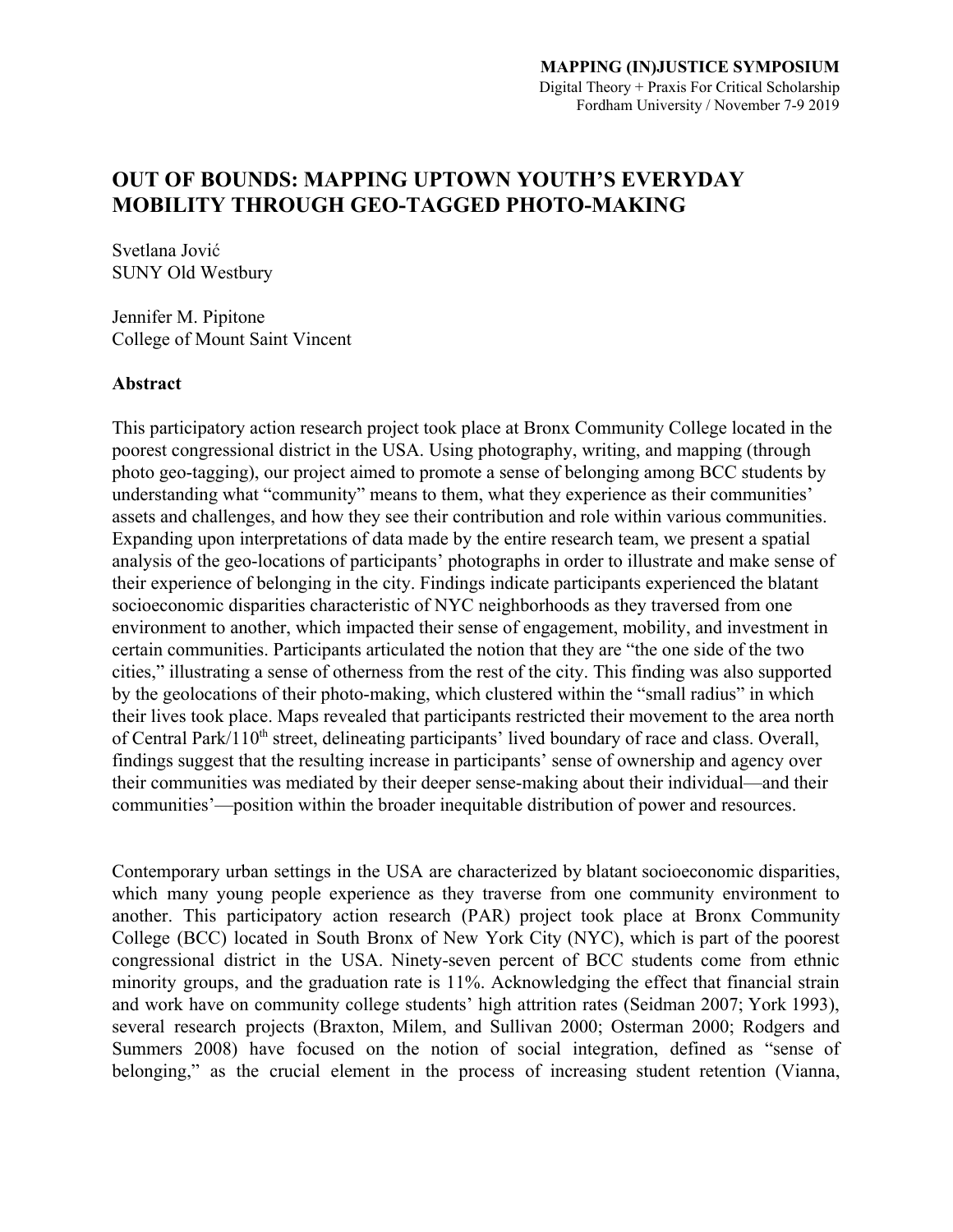Digital Theory + Praxis For Critical Scholarship Fordham University / November 7-9 2019

Hougaard, & Stetsenko 2014). It is this paradoxical idea of community colleges lacking a sense of community that provided the inspiration and need for the current project.

This project aimed to promote a sense of belonging among BCC students, by understanding what "community" means to them, what they experience as their communities' assets and challenges, and how they see their contribution and role within various communities, through the tools of photography and storytelling. The broad nature of these aims was intentional; it allowed the participants agency in shaping the project's direction. As the project progressed, aims narrowed into exploring young people's understanding of—and everyday experience with—class, race, and immigration issues characterizing the NYC context. In this paper, expanding upon interpretations of data made by the entire research team, we present a spatial analysis of the geo-locations of participants' photographs in order to illustrate and make sense of their experience of belonging in the city.

# **Methodology**

To best meet project aims, as facilitators, we adopted a PAR approach where we worked with, rather than on, about, or for the young people involved (Torre and Fine 2006). We also used an adaptation of *photovoice*, a community-based participatory methodology originally established in the health sciences by Wang and Burris (1997), in order to engage students in examining localized urban issues impacting their lives.

In bi-weekly, two-hour workshops, participants received training in, and engaged with, PAR methodology, photography, and visual analysis. Each week, the research team came up with the topic for the following week's photo narrative "mission," and as facilitators, we constructed a prompt to engage the team with that topic. Among others, the mission topics that students found relevant to explore included: community, family, gentrification, sense of shame, sense of pride, and ideal community. Participants were also trained on how to geo-tag their photograph locations, which when input into Google's now retired Picasa program, allowed them to generate maps of their photos upon completion of data collection. At the conclusion of the project, each participant reviewed the geo-tag maps and completed individual exit interviews.

In analyzing their maps with photo geo-tags, the participants noticed that their lives largely took place within a "small radius" surrounding their neighborhoods in the Bronx and Upper Manhattan—with considerably fewer photos being made below Manhattan's  $110<sup>th</sup>$  Street—which was linked to their perception of themselves as "the one side of the two cities. In the remainder of this paper, we engage with these interlinked observations as a jumping off point to further explore how participants' everyday experiences of class, race, and immigrations issues within the NYC context may have influenced, and been influenced by, their perception of being "other" and how they made sense of their movement within the city over the course of the project. We conducted a systematic spatial analysis of the geo-tagged maps, coupled with participants' photos and narratives, which support their observations. We present these findings below.

# **"We are the one side of the two cities"**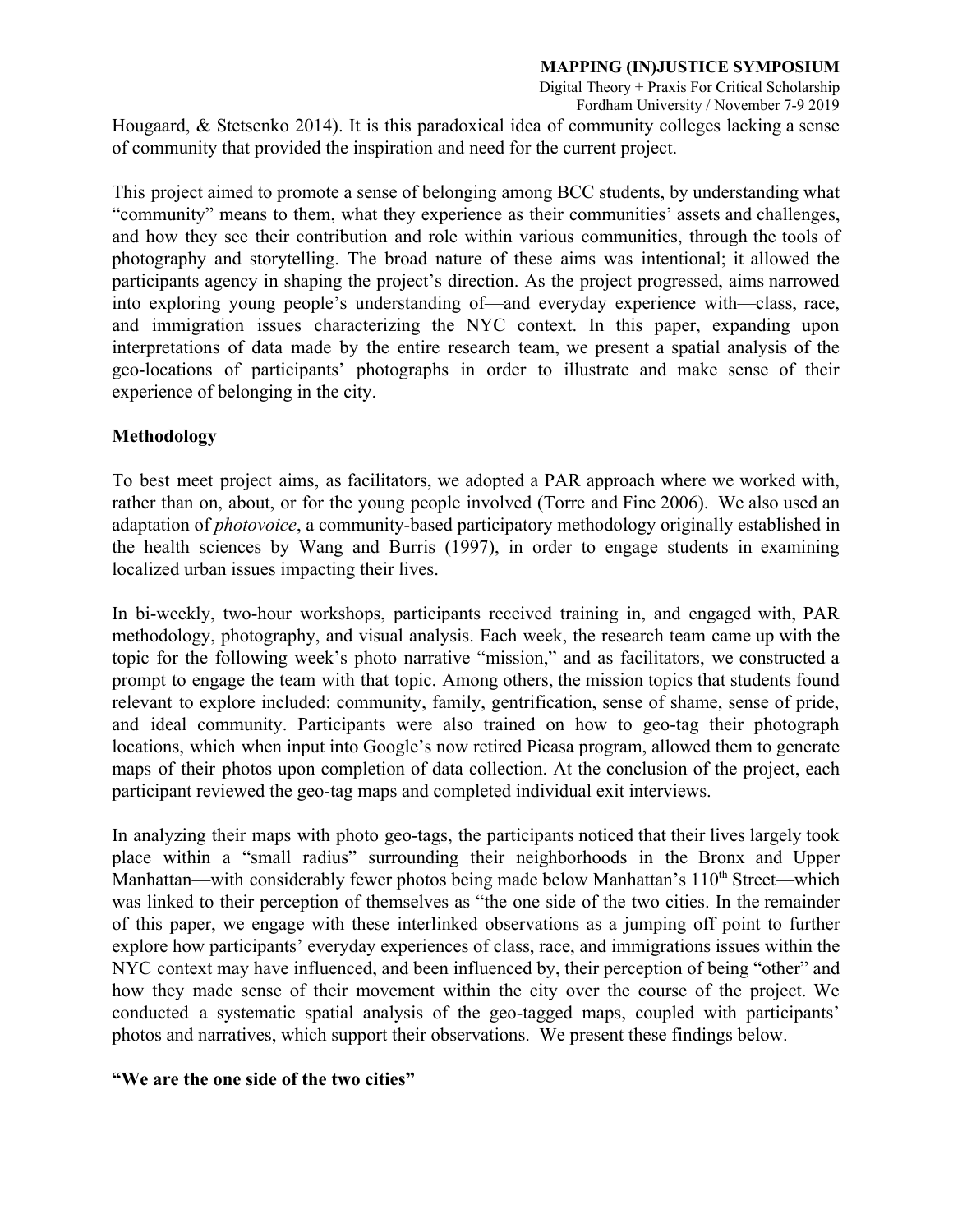Digital Theory + Praxis For Critical Scholarship Fordham University / November 7-9 2019

Analysis of the ways in which participants engaged with photographic and narrative processes over time allowed for exploration of broader, master narratives that they affirmed, objected to, or challenged through their photo-making and storytelling about their own communities. At the beginning of the photo narrative missions, there was a "silent" dialogue between how the participants saw themselves and their communities, and how they think others perceived them (e.g. "People think the Bronx is not beautiful and that is dangerous"; "Some people think that because I go to BCC the work is easier, but that is not the case"; "Everybody wants to come to New York thinking it's all nice and glamorous, but it's not"). We also found that the participants used their photography to present a counter narrative that responded to an outsider's stereotypical perspective—and by Mission 10 their photo-making had changed. Not only were there more narratives that directly spoke to their feelings of otherness within the city told through their photos, but the participants engaged in more explicit conversations about race, class, power, and inequality in their writing.

The pivotal point of the project, which brought to the fore issues of inequality, happened three months into the project when the group conversation was initiated by engaging participants in a sequencing activity using archival photographs from the Bronx County Historical Society. This was the first meeting where we did not discuss participants' own photographs; it is as if this distance from their personal experience allowed them to work out some important struggles and dilemmas that had been silenced in previous meetings. Figure 1 represents a photo-sequence put together by one of the participants.

Figure 1. Photo sequencing storytelling activity



Though outside the scope of this paper to detail, it was during the open interpretation of photo sequences like Figure 1 that one participant said, "it's like we are the one side of the two cities," which prompted feelings of solidarity and further discussion of the ways in which NYC is divided along lines of race, class, and documentation status—and this reverberated throughout the remainder of the project. The participants' perception of being "the one side of the city" aligns with how Beverly Tatum (1997) describes identity development, in which the parts of ourselves that we notice are those that are reflected back to us as "other" by dominant groups. This perceptual "othering" was woven throughout participants' photo narratives and juxtaposed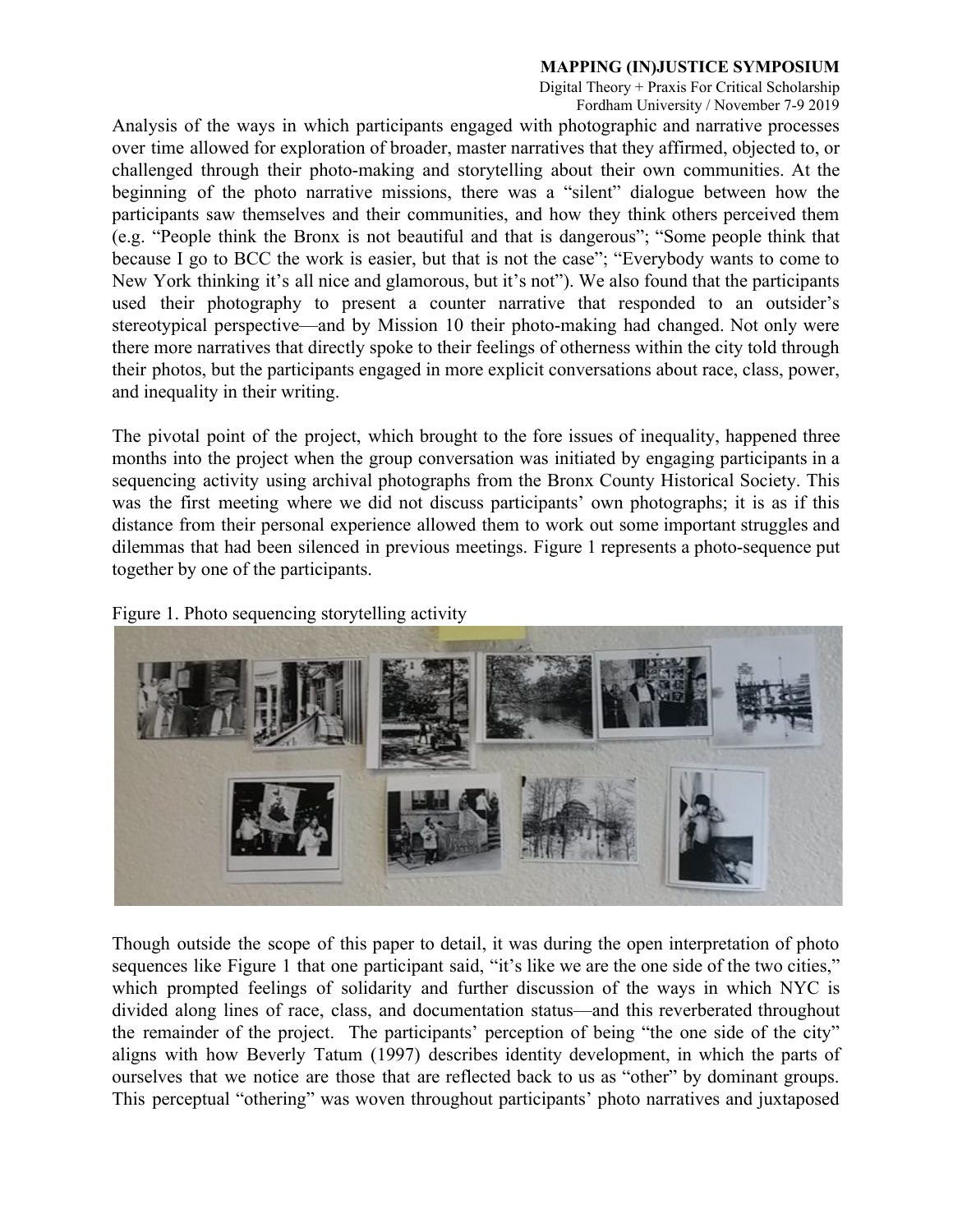Digital Theory + Praxis For Critical Scholarship Fordham University / November 7-9 2019

the Bronx with Manhattan; people of color with white; working class with middle class; nature with concrete jungle; and immigrant with citizen. From the perspective of person-environment reciprocity within the field of environmental psychology, we receive valuable information about ourselves and the world directly through our movement within surrounding environments (Gibson 1986; Heft 2007). Thus, it can be argued that participants' perceptions of being other were, at least in part, shaped by their lived experience of the physical and social structure of the city itself. Through further analysis of the geo-locations of participants' photographs, and their interpretations of them, we were able to understand the relationships between their everyday experiences of a city divided and perceived confines of their life spaces.

# **"I should explore more, venture out"**

Upon noticing most of their geo-tagged photos clustered around their neighborhood ("small radius"), one participant expressed, "I should explore more, venture out," which echoed the sentiments of much of the research team's interpretation of the maps. To systematically explore this finding, we conducted a spatial analysis of the geo-locations of photographs both by participant (i.e. mapping all of one young person's photos) and by mission (i.e. mapping all participant responses to each photo-making mission).

Analysis of individual participant's geo-tagged photographs supported the young people's observation that their lives unrolled on "one side of the city" with the majority of photographs (250 out of 283) clustering above Central Park North  $(110<sup>th</sup>$  street cutting East-West in Manhattan; see Figure 2), with a few notable by-mission exceptions described later.

Figure 2. Geotags of all photographs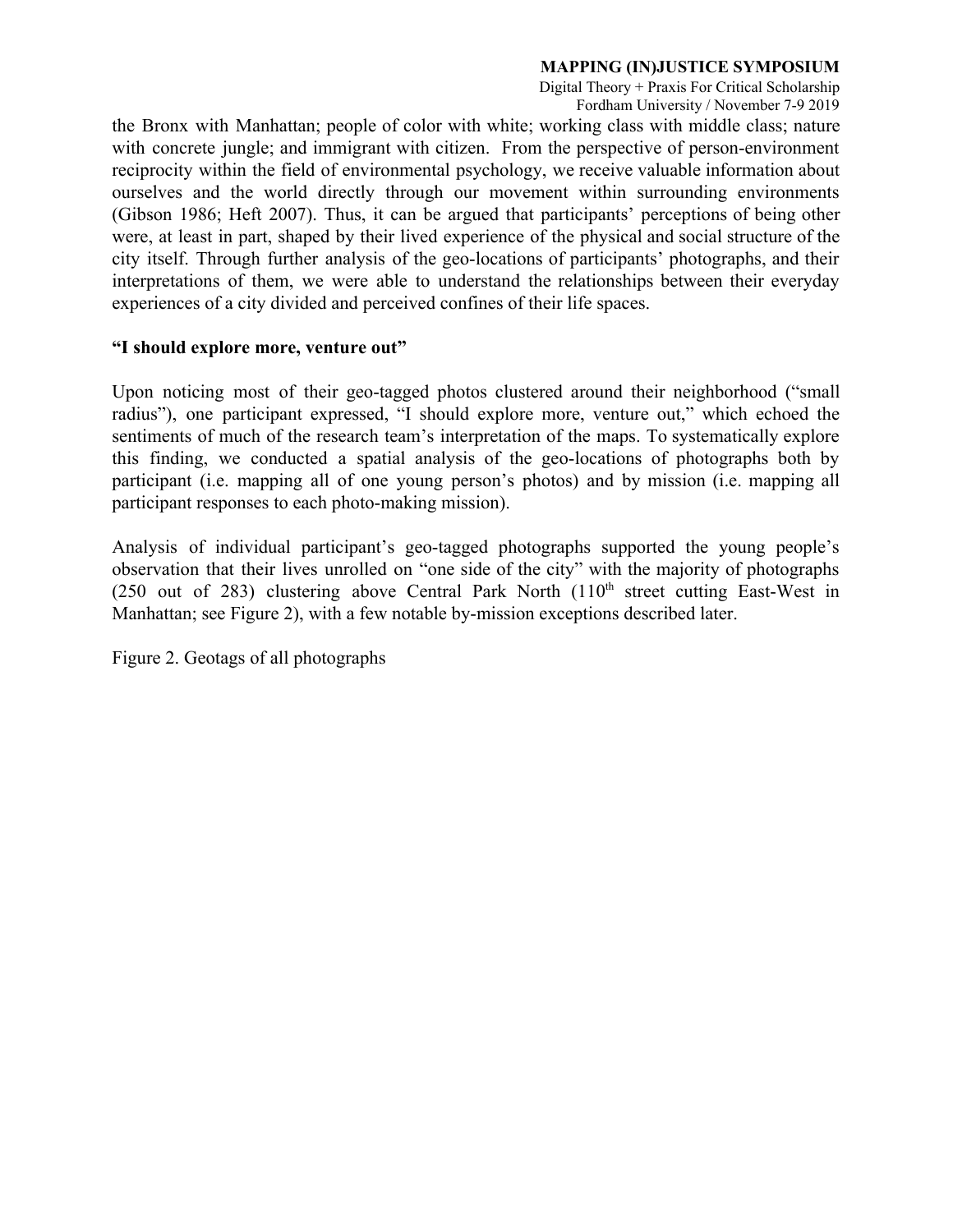Digital Theory + Praxis For Critical Scholarship Fordham University / November 7-9 2019



All young people participating in the project lived north of the Central Park line illustrated in Figure 2 above, which is also where the vast majority of photographs were taken. This dividing line of  $110<sup>th</sup>$  street (Central Park North) is important as the number of people living in poverty near or above this line increases drastically (U.S. Census Bureau 2012). In other words, the geo-locations of individual photos were limited to their immediate neighborhood and surrounding areas, with the exception of one participant who was dubbed "the explorer" of the group (see Figure 3 for three exemplary participant maps that illustrate clustering within their respective neighborhoods).

Figure 3. Geo-locations of photographs by participant (three exemplars)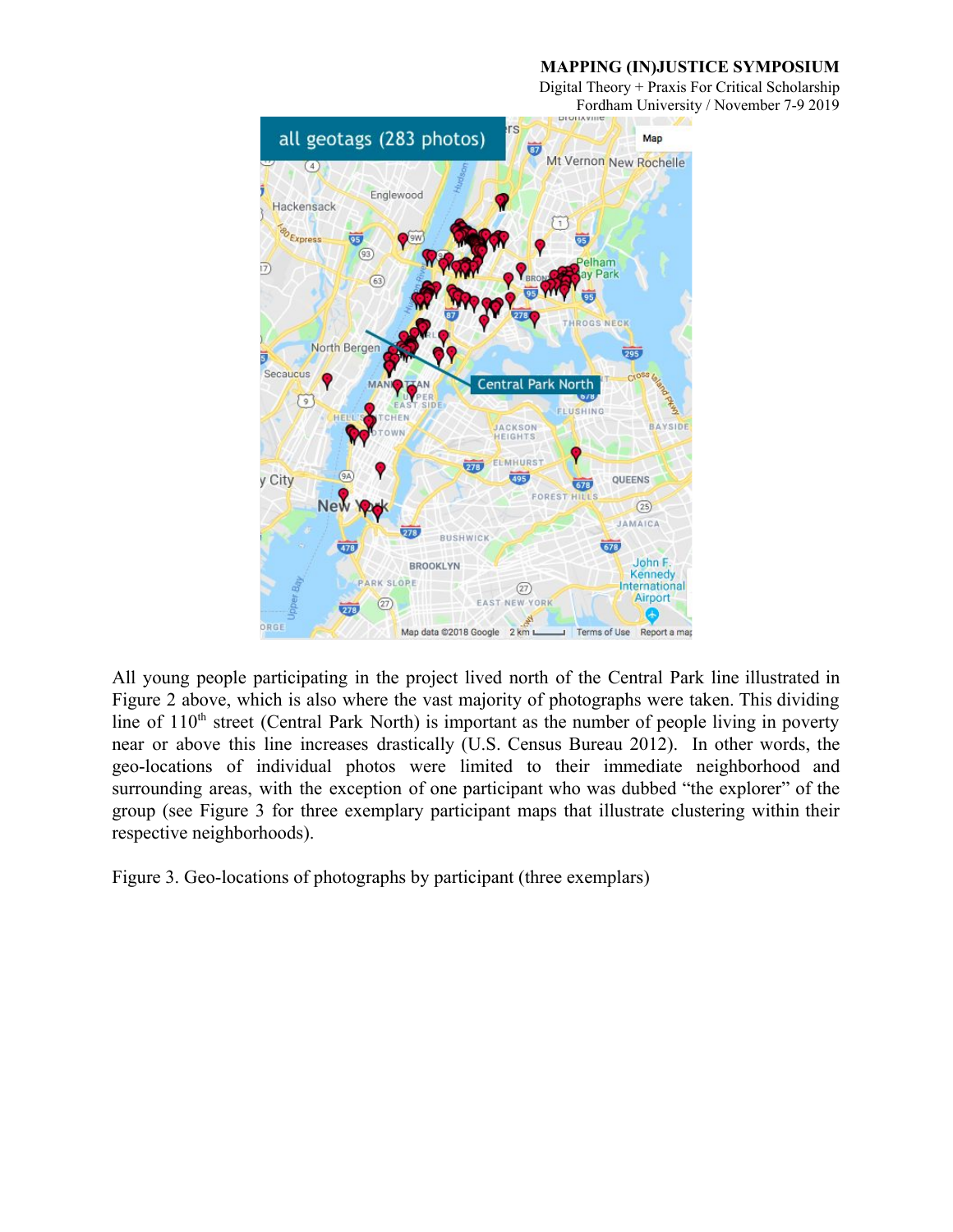Digital Theory + Praxis For Critical Scholarship Fordham University / November 7-9 2019



Overall, analysis of geo-tagged maps by mission, also supported the participants' observation that their lives took place on "one side of the city." Figure 4 (see below) includes exemplary geo-location maps for three photo-making missions: 02\_Community, 06\_Commute, and 09\_Sense of Shame (the number prefacing the name of the mission refers to a particular mission's chronological order). In the Community and Commute missions, only one out of 23 of the participants' photos were taken below Central Park North; in the Shame mission, three out of 24 photos were taken below the line. Hence, a majority of photographs that participants made over the course of nine months were taken in the proximity to their homes and/or community college, with some notable exceptions.

Figure 4. Geo-locations of photographs by mission: "One side of the city"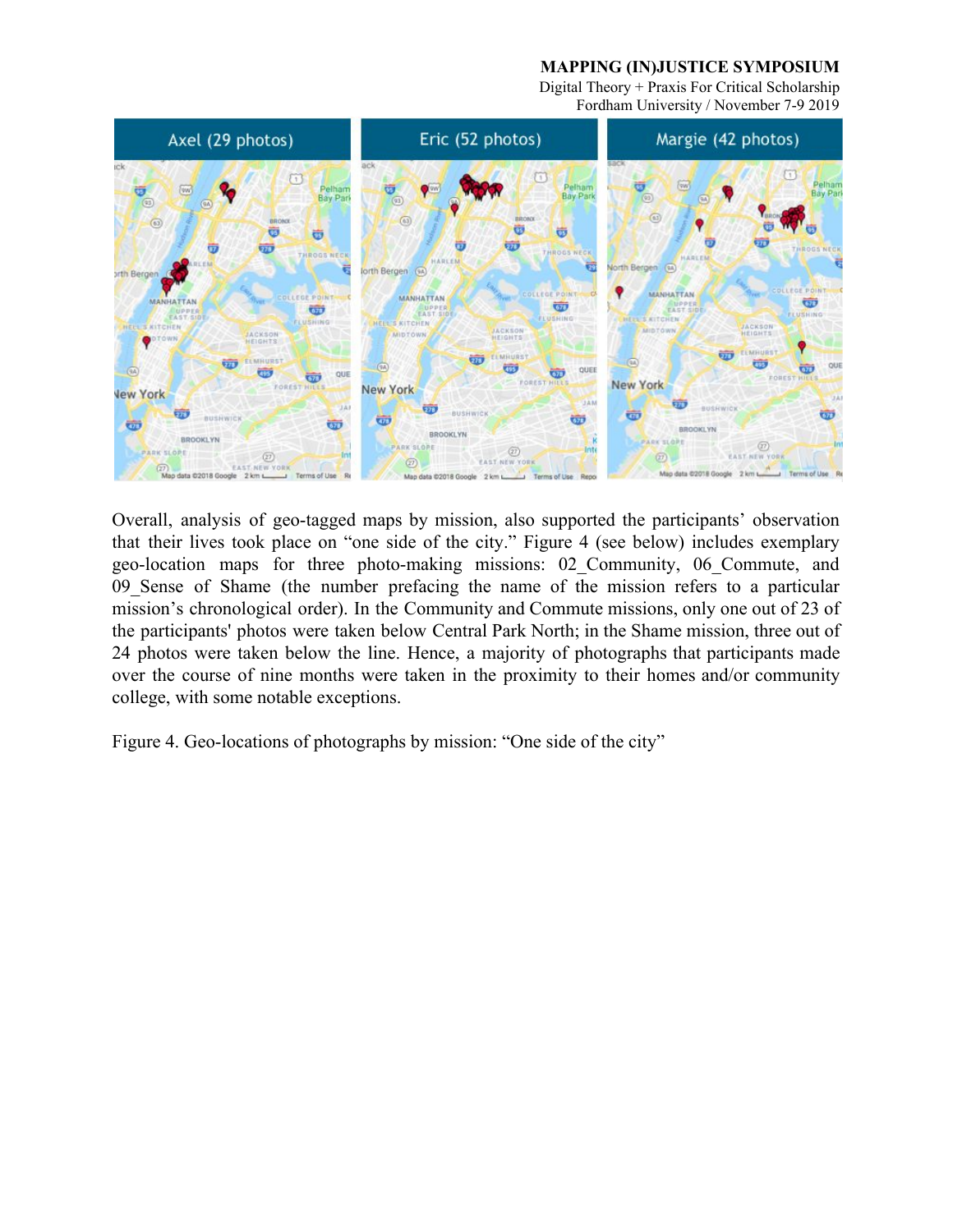Digital Theory + Praxis For Critical Scholarship Fordham University / November 7-9 2019



While photo geo-locations illustrate that participants' lives may be taking place within a "small" radius" on "one side of the city," there were three striking exceptions to this pattern. The first photo-narrative mission that drew participants out of their areas was mission 07\_Serenity. This same pattern dispersal around the city was found in missions 10 Pride and 12 Ideal Community suggesting that participants may travel outside of their "small radius" to find peace, serenity, and a sense of pride (see Figure 5). It could be argued that this "venturing out" of their immediate communities is attributed to participants' increased awareness of how confined their lives seem to be, since Pride and Ideal Community were among the last topics we explored. However, this line of reasoning does not apply to the Serenity mission, which occurred half way into the project.

Figure 5. Geo-locations of photographs by mission: "The other side of the two cities"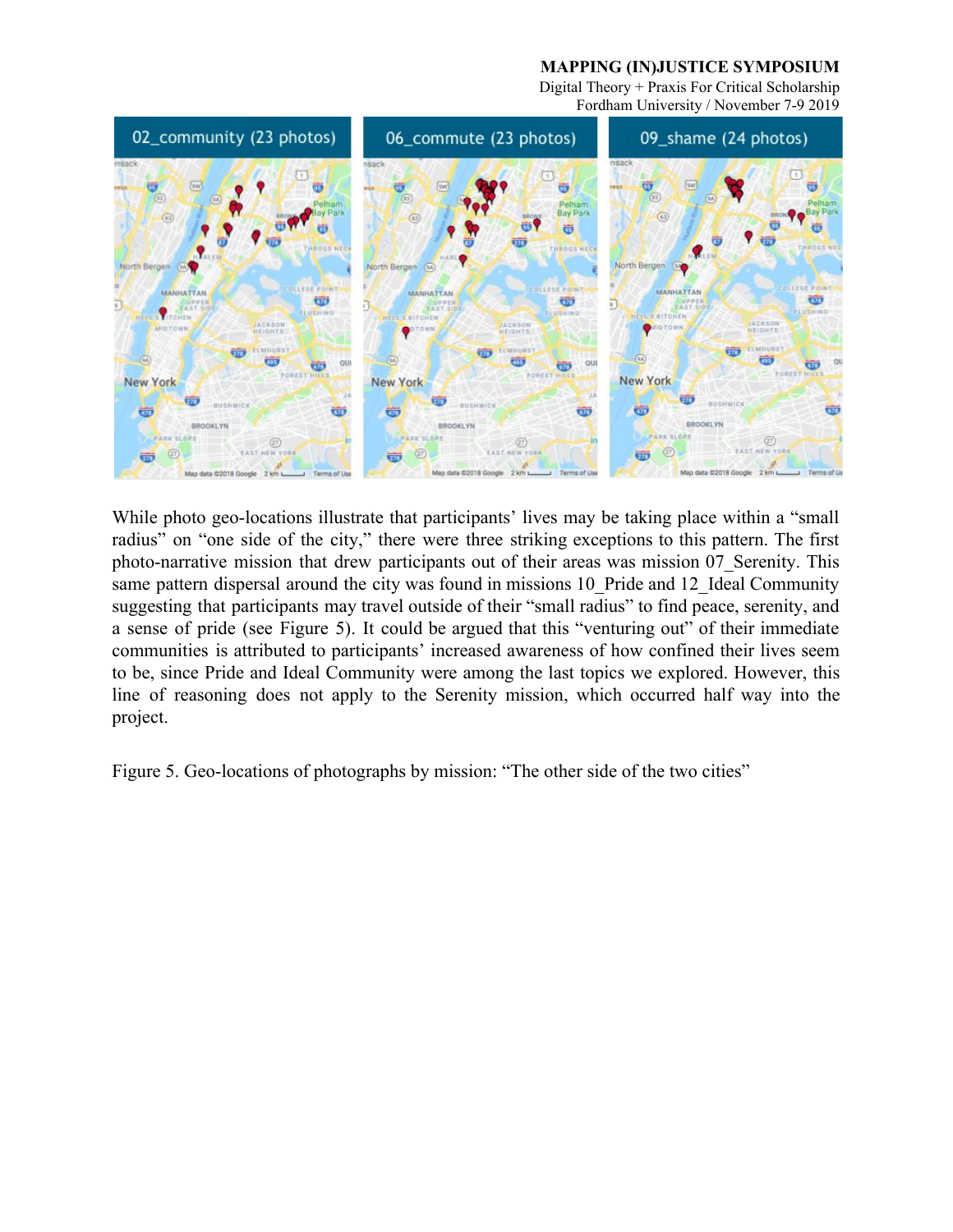Digital Theory + Praxis For Critical Scholarship Fordham University / November 7-9 2019



#### **Discussion**

The overarching goal of this participatory photo-mapping project was to understand—and ultimately promote—uptown youth's sense of belonging within the NYC context by exploring what "community" means to them. In this paper, we have explored participants' sense of belonging at the city-level through spatial analysis of their geo-tagged photographs, informed by participants' own interpretations of the maps. Together, findings suggest that participants' everyday experiences of race, class, and immigration issues not only contributed to their perception of themselves as "the one side of the two cities," but also shaped their everyday mobility. However, given the reciprocal, that is, mutually constitutive nature of the person-environment relationship, it should be acknowledged that these young people's history of limited everyday mobility played an important role in shaping their experiences related to class, race, and documentation status.

The embodiment of these issues were reflected in the participants largely restricting the movement of their bodies to Uptown Manhattan and the Bronx throughout much of the project. The act of photo-making and subsequent mapping of photographs allowed us to visually depict the participants' lived boundary of race and class—Central Park North/110<sup>th</sup> street—and allowed for discussion of the social and institutional structures that support inequality, and what can be done to challenge it. At the conclusion of the project, the research team defined community, and presented it as: "Community means that you care about something and that you have the power to change something about it." Essential to feeling powerful is feeling a sense of belonging; participants' declaration that they should "explore more, venture out," as well as many photos in the final missions being taken in Lower Manhattan, suggests that their sense of ownership and belonging in NYC was enhanced, mediated by their deeper understanding of their individual—and their communities'—position within the broader inequitable distribution of power and resources.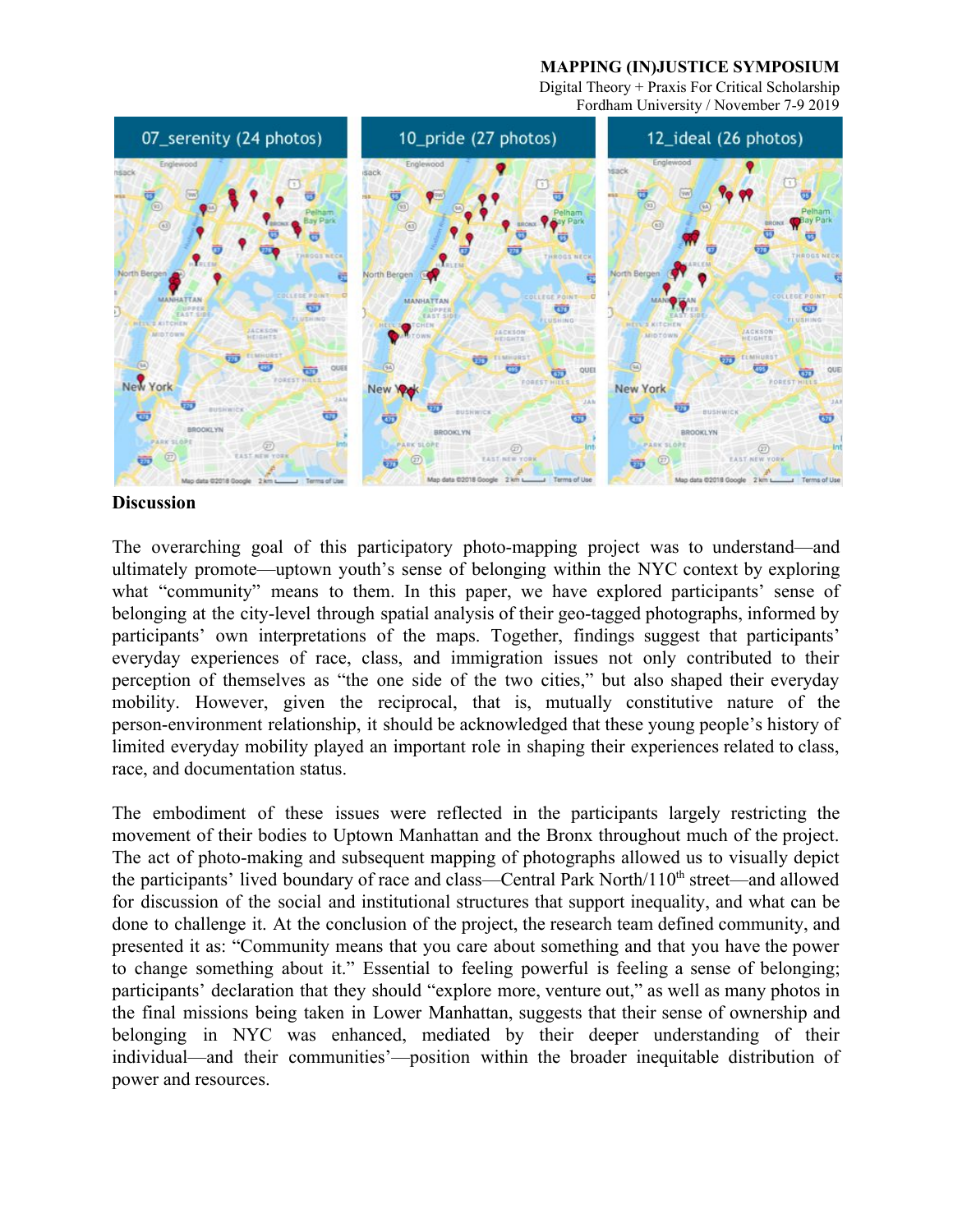## **Citations and Works Cited**

- Braxton, John. M., Milem, Jeffrey. F., & Sullivan, Anna, S. 2000. "The influence of active learning on the college student departure process toward a revision of Tinto's theory." *Journal of Higher Education*, 71, no. 5: 569-590.
- Gibson, James. 1986. *The Ecological Approach to Visual Perception.* New York: Psychology Press.
- Heft, Harry. 2007. "The Social Constitution of Perceiver-Environment Reciprocity." *Ecological Psychology*, 19, no. 2: 85-105.
- Labonte, Ronald. 2005. "Community, Community development, and the Forming of Authentic Partnerships: Some Critical Reflections." In *Community Organizing and Community Building for Health* edited by Meredith Minkler, 82-96. New Brunswick: Rutgers University Press.
- Osterman, Karen. 2000. "Students' Need for Belonging in the School Community." *Review of Educational Research*, 70: 323-367.
- Pratt, Geraldine, & Rosner, Victoria. 2006. "Introduction: The Global and the Intimate." *Women's Studies Quarterly*, 34, no. 1/2: 13-24.
- Rodgers, Kelly, & Summers, Jessica. 2008. "African American Students at Predominantly White Institutions: A Motivational and Self-systems approach to Understanding Retention." *Educational Psychology Review*, 20: pp. 171-90.
- Seidman, Alan. 2007. *Minority Student Retention: The Best of the Journal of College Student Retention*. Amityville, NY: Baywood Publishing Company, Inc.
- Tatum, Beverly. 1997. "*Why are all the Black Kids Sitting Together in the Cafeteria?" And other Conversations about Race.* New York: Basic Books.
- Torre, Maria Elena, and Fine, Michelle. 2006. "Participatory Action Research (PAR) by Youth." In *Youth Activism: An International Encyclopedia, Volume 2* edited by Lonnie Sherrod, 456-462. Westport: Greenwood Publishing Group.
- Vianna, Eduardo, Hougaard, Naja, & Stetsenko, Anna. 2014. "The Dialectics of Collective and Individual Transformation." In *Collaborative Projects* edited by Andy Blunden, 59-89. Leiden, the Netherlands: Brille Publishers.
- U. S. Census Bureau. 2012. American FactFinder Fact Sheet: Bronx County, N.Y. Retrieved July 11, 2018, from [http://factfinder2.census.gov.](http://factfinder2.census.gov/)